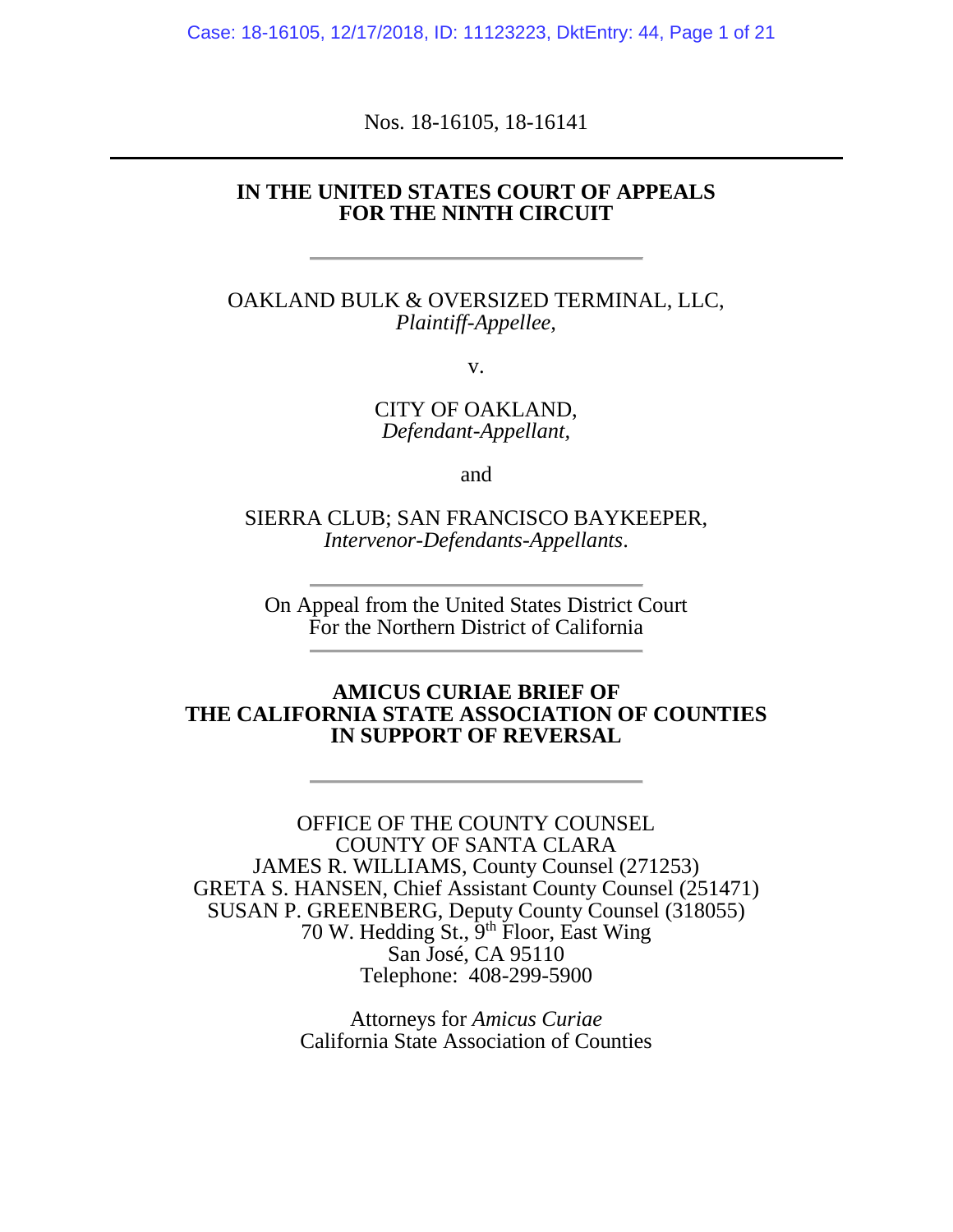# **TABLE OF CONTENTS**

# Page

| П. |                |                                                                                                                                                                                          |    |
|----|----------------|------------------------------------------------------------------------------------------------------------------------------------------------------------------------------------------|----|
|    | A.             | The District Court Erred in Displacing Public Safety Judgments<br>Made by Oakland in the Exercise of Sovereign Police Power 6                                                            |    |
|    | <b>B.</b>      | The District Court Deepened its Error by Failing to Recognize<br>that the "Substantial Evidence" Standard Allocated Fact-<br>Finding and Policy-Making to a Different Branch of          | 10 |
|    | $\mathbf{C}$ . | The District Court's Lopsided Consideration of Extra-Record<br>Evidence Further Skewed its Determination and, in the Process,<br>Undermined the Conventions Underpinning Legislative and |    |
|    |                | CONCLUSION                                                                                                                                                                               |    |
|    |                |                                                                                                                                                                                          |    |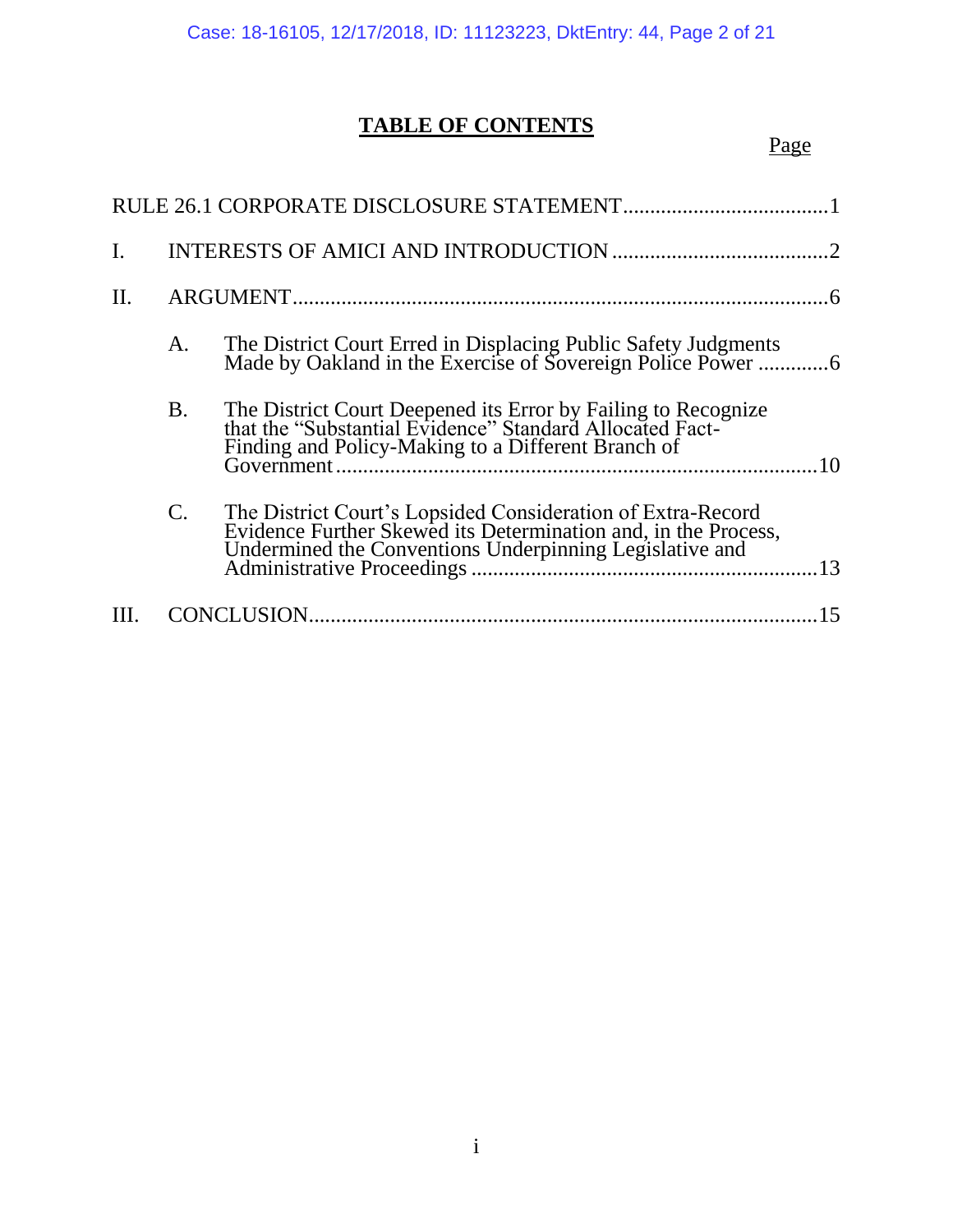# **TABLE OF AUTHORITIES**

| City of Los Angeles v. Alameda Books, Inc.                   |
|--------------------------------------------------------------|
| Cotta v. City & Cty. of San Francisco                        |
| Davidson v. Cty. of San Diego                                |
|                                                              |
|                                                              |
| Harriman v. City of Beverly Hills                            |
|                                                              |
| Joint Council of Interns & Residents v. Bd. of Supervisors   |
| Mammoth Lakes Land Acquisition, LLC v. Town of Mammoth Lakes |
| Medtronic, Inc. v. Lohr                                      |
| Orange Citizens for Parks & Recreation v. Superior Court     |
|                                                              |
| Ryan v. California Interscholastic Fed'n-San Diego Section   |
| San Francisco Tomorrow v. City & Cty. of San Francisco       |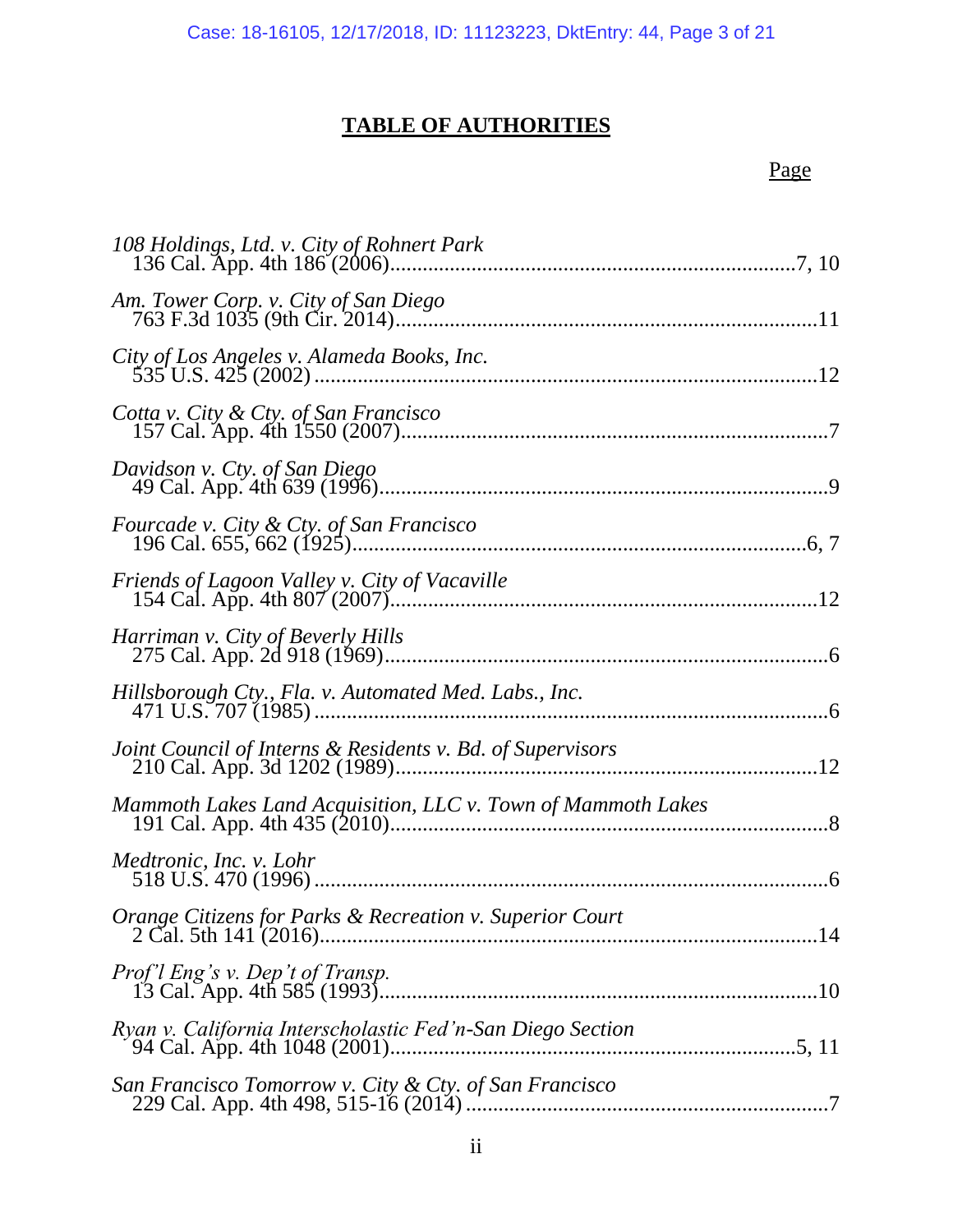| Turner Broad. Sys., Inc. v. F.C.C.          |  |
|---------------------------------------------|--|
| United States v. Morrison                   |  |
| W. States Petroleum Assn. v. Superior Court |  |
| California Constitution                     |  |
| California Government Code                  |  |
|                                             |  |
|                                             |  |
| Oak. Municipal Code                         |  |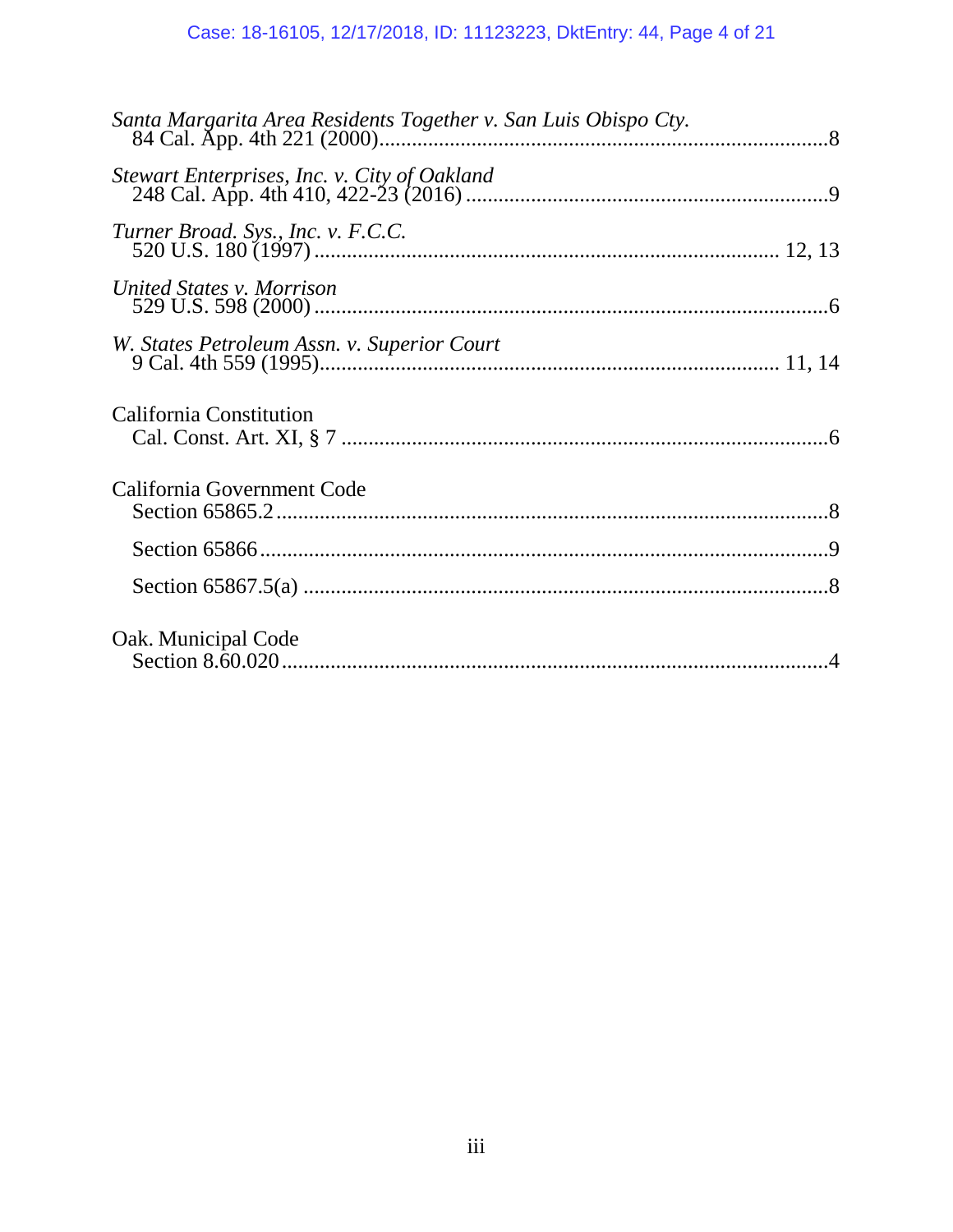# **RULE 26.1 CORPORATE DISCLOSURE STATEMENT**

Pursuant to Rule 26.1 of the Federal Rules of Appellate Procedure, *amicus curiae* the California State Association of Counties represents that it is a non-profit mutual benefit corporation, which does not offer stock and which is not a subsidiary or affiliate of any publicly owned corporation.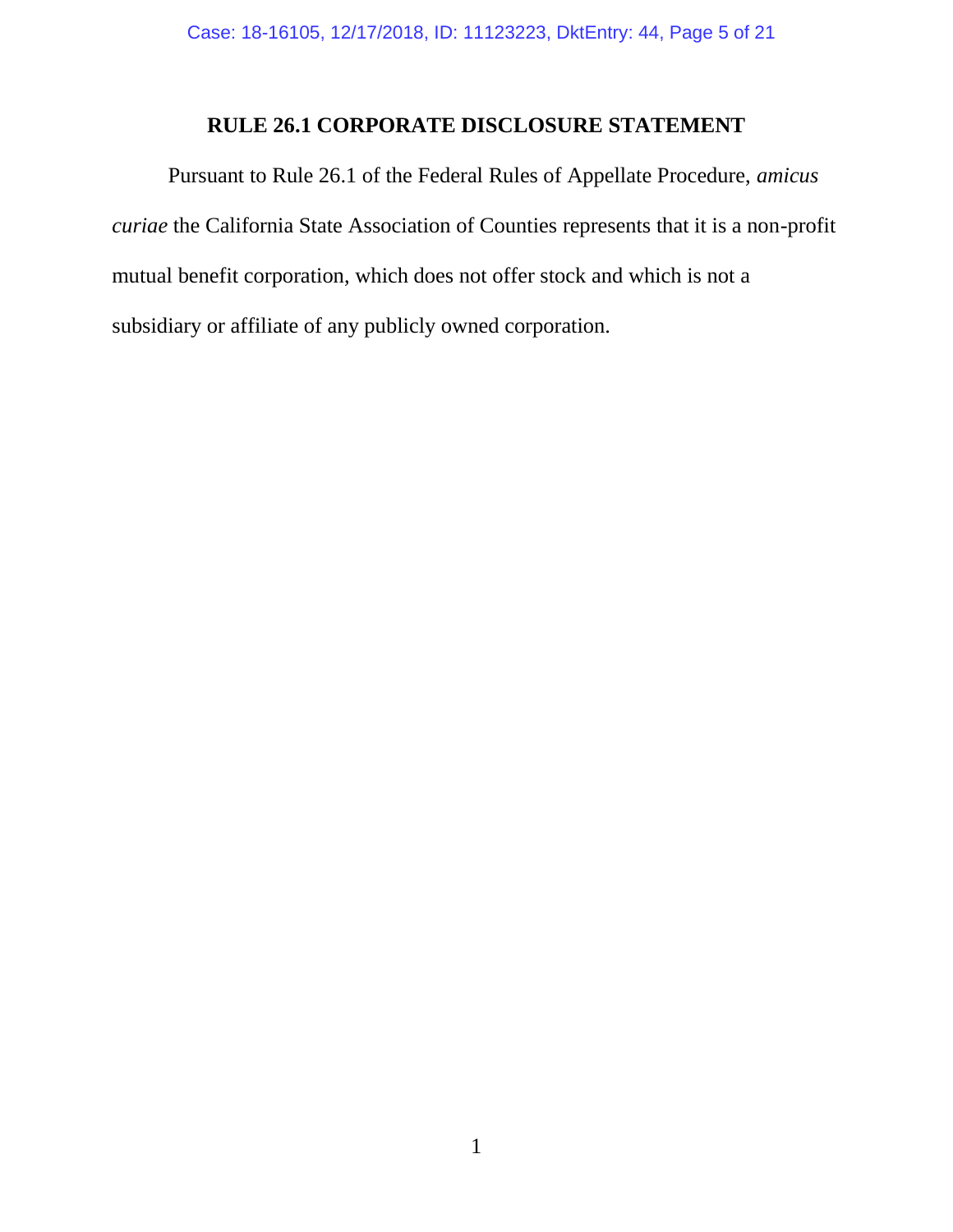## **I. INTERESTS OF AMICI AND INTRODUCTION**

The California State Association of Counties (CSAC) is a non-profit corporation whose membership is comprised of all 58 California counties. Together with local governments such as the City of Oakland, CSAC's member counties bear primary responsibility for responding to the immediate issues affecting communities' public health and safety, operating emergency and fire protection services, patrolling the streets and prosecuting crimes, and providing critical health services. CSAC submits this amicus brief in support of Oakland's appeal from the district court's judgment, which improperly blocked the City from applying a public safety ordinance to a planned development, based on the district court's erroneous conclusion that imposing the new local law on the project would breach a development agreement with the plaintiff developer.<sup>1</sup>

As Oakland explains in its brief, by independently reconsidering the merits of Oakland's actions, the district court misapplied the parties' contract, leading to a string of errors, each of which requires reversal. CSAC writes to highlight the

l

<sup>&</sup>lt;sup>1</sup> Filing of this brief was authorized by CSAC's Litigation Overview Committee, which is comprised of County Counsels throughout the state. All parties have consented in writing to the filing of this amicus brief. No counsel for a party authorized the brief in whole or in part, and no party or counsel for a party made a monetary contribution intended to fund the preparation or submission of this brief. No person other than amici or their counsel made a monetary contribution to this brief's preparation or submission.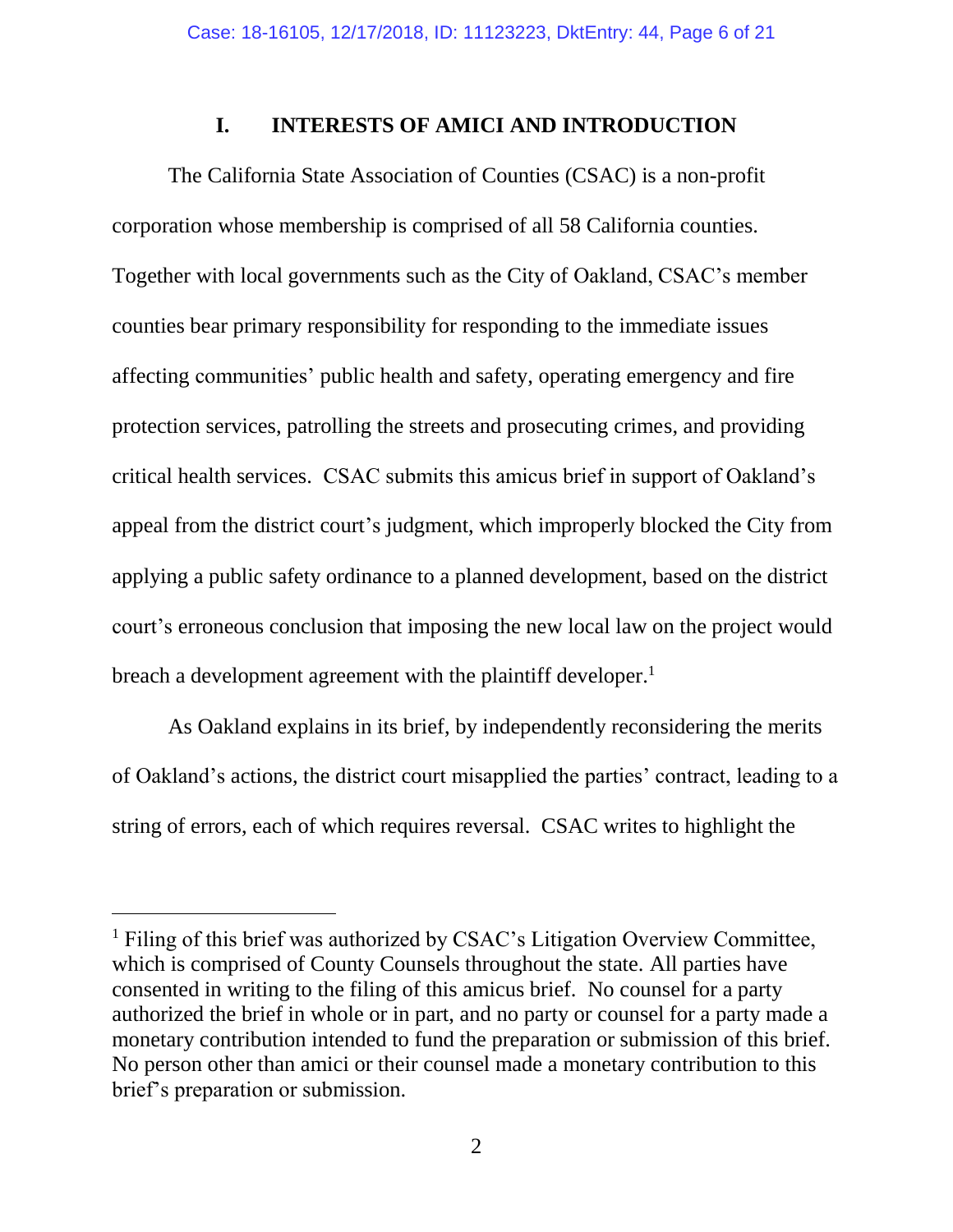#### Case: 18-16105, 12/17/2018, ID: 11123223, DktEntry: 44, Page 7 of 21

related point that the court's contractual analysis also gave short shrift to a number of interconnected state law doctrines and constitutional provisions of particular import for all California local governments. These legal principles afford heightened deference to local governments' public safety judgments as a core exercise of California's sovereign police power.

California sweeps across territory of marked geographic and economic diversity—from rural and sparsely populated northern mountain ranges and eastern forests to densely populated coastal counties with urban centers—resulting in steep variation in the local conditions confronted by its local governments. The longstanding authority of cities and counties to regulate in the areas of public health and safety, and the attendant local variation contemplated by that allocation of the State's sovereign police power, are key planks in California's system for protecting public welfare.

California's system of delegated sovereignty also recognizes that smaller governments closest to those governed are often best positioned to take into account idiosyncrasy in the concentration or distribution of acute health or safety problems within a particular county or city. Oakland's ordinance and the accompanying resolution are a case study in these basic points: the Oakland City Council determined via ordinance that bulk storage and handling of coal within city confines would be "substantially dangerous" to the health and safety of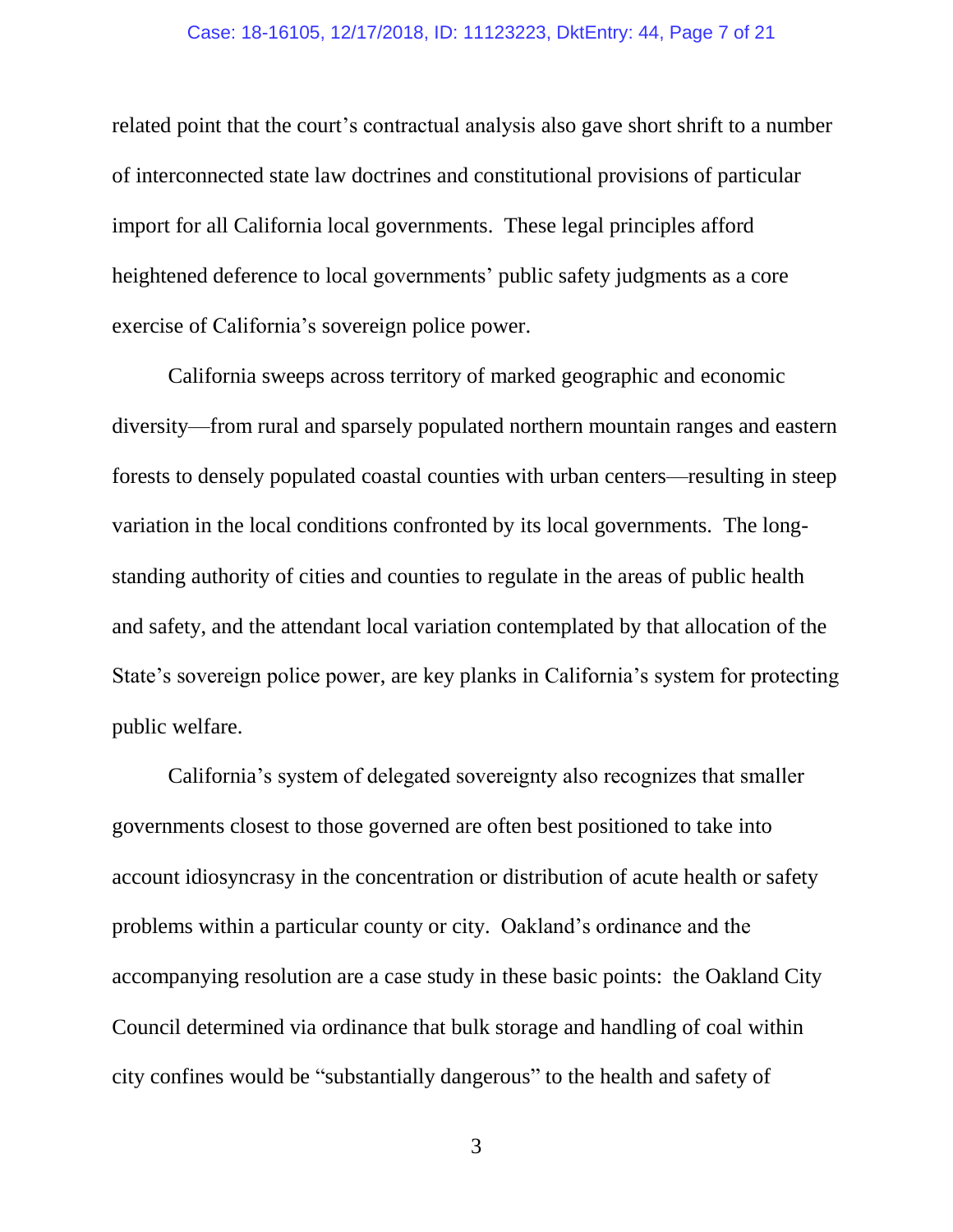#### Case: 18-16105, 12/17/2018, ID: 11123223, DktEntry: 44, Page 8 of 21

vulnerable constituents, taking into account the prevalence of acute health problems and respiratory ailments in communities hardest hit by a constellation of local circumstances, including soaring Bay Area housing prices, prolonged decline in manufacturing and transportation jobs, and disproportionate pollution exposure. Oak. Municipal Code §8.60.020.

Although framed as a breach of contract claim, the state law challenge to the prohibition by Oakland Bulk & Oversized Terminal, LLC (OBOT) is predicated on attacking that public safety judgment by Oakland's elected officials. Constituent concerns about OBOT's planned coal operations were, the administrative record showed, the starting point for what became a broader public examination of whether to prohibit any such bulk coal operations, with OBOT's concept-stage design serving a central data point in the wider discussion. ER0886. The council's resolution confirming the ordinance's application to OBOT was thus contingent on, and subordinate to, the ordinance. And the district court's bench trial in turn unfolded in large measure as a test of the ordinance's fundamental safety judgment, which should instead have been afforded particular deference because it had surmounted the gauntlet of the local legislative process.

Similar principles of deference should also have sharply circumscribed the district court's review of the Oakland's application of the ordinance to OBOT under the "substantial evidence" standard—an administrative law standard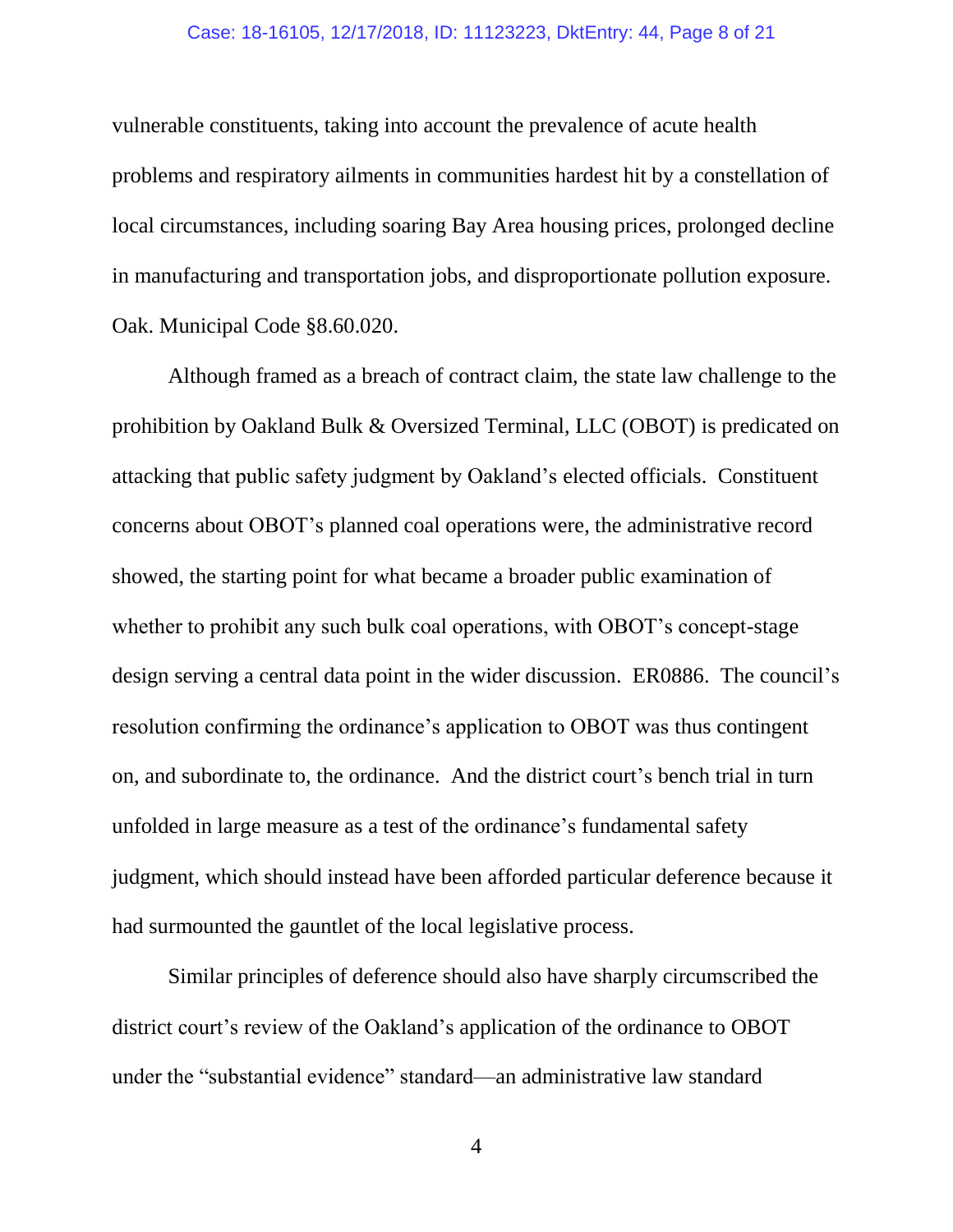regularly utilized under California law to review local determinations touching everything from zoning and rent regulation to regulation of local businesses. The California substantial evidence standard recognizes that "it is for the administrative agency to weigh the preponderance of conflicting evidence" so that the court's role is confined to determining whether "no reasonable person" could have reached the challenged finding. *Ryan v. California Interscholastic Fed'n-San Diego Section*, 94 Cal. App. 4th 1048, 1077 (2001). That review standard should also have foreclosed the court's substitution of a new, very different factual record for the administrative record before the city council. *See Id.*

California's diverse counties may hold a range of viewpoints on the wisdom of the particular ordinance challenged here, were it to be considered by their governing bodies. But of common concern to all counties is the district court's displacement of core state law doctrines affording localities necessary latitude in making the needed predictive and empirical judgments embodied in local legislation designed to safeguard the populace. The district court ignored these principles and instead conducted a deeply distorted proceeding, out of step with state law that, properly applied, should have made this case a straightforward one to be resolved as a matter of law. This Court should accordingly reverse and remand so that judgment is entered for Oakland on OBOT's contract claim.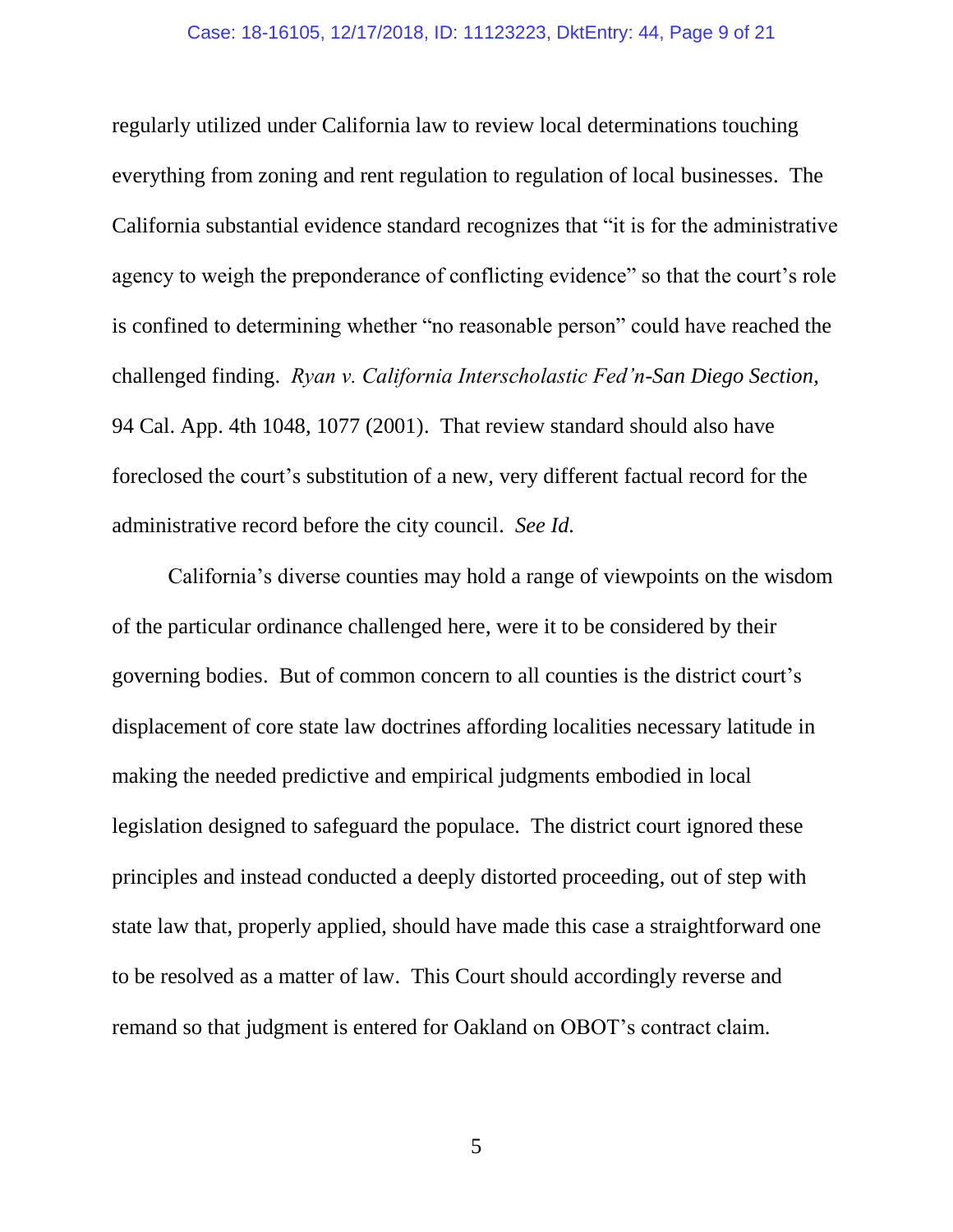## **II. ARGUMENT**

## **A. The District Court Erred in Displacing Public Safety Judgments Made by Oakland in the Exercise of Sovereign Police Power**

The district court's contractual analysis bypassed key guideposts that should have informed its approach and, in doing so, neglected to interpret the development agreement in accordance with provisions of state and federal law regarding local governments' responsibility for protecting public health and safety. Both the Federal and California Constitutions embody the principle of subsidiarity, aligning discretion over matters of health and safety in the layers of government bearing the corresponding burdens of meeting the public's most immediate needs. Recognizing that protecting health and safety is first and foremost a matter of state and local concern and an arena of historic state primacy, *see Medtronic, Inc. v. Lohr*, 518 U.S. 470, 485 (1996) and *Hillsborough Cty., Fla. v. Automated Med. Labs., Inc.*, 471 U.S. 707, 719 (1985), the Nation's founders reposed police power in states and their political subdivisions, *see United States v. Morrison*, 529 U.S. 598, 617–19 (2000). California's constitution in turn allocates its sovereign police power to counties and charter cities, *see* Cal. Const. Art. XI, § 7 and *Harriman v. City of Beverly Hills*, 275 Cal. App. 2d 918, 926 (1969), anticipating the need for local variation across the state's vast and markedly diverse territory.

Oakland's resulting plenary authority to regulate health and safety risks is one of the most "necessary" and "elastic" powers of government, *Fourcade v. City*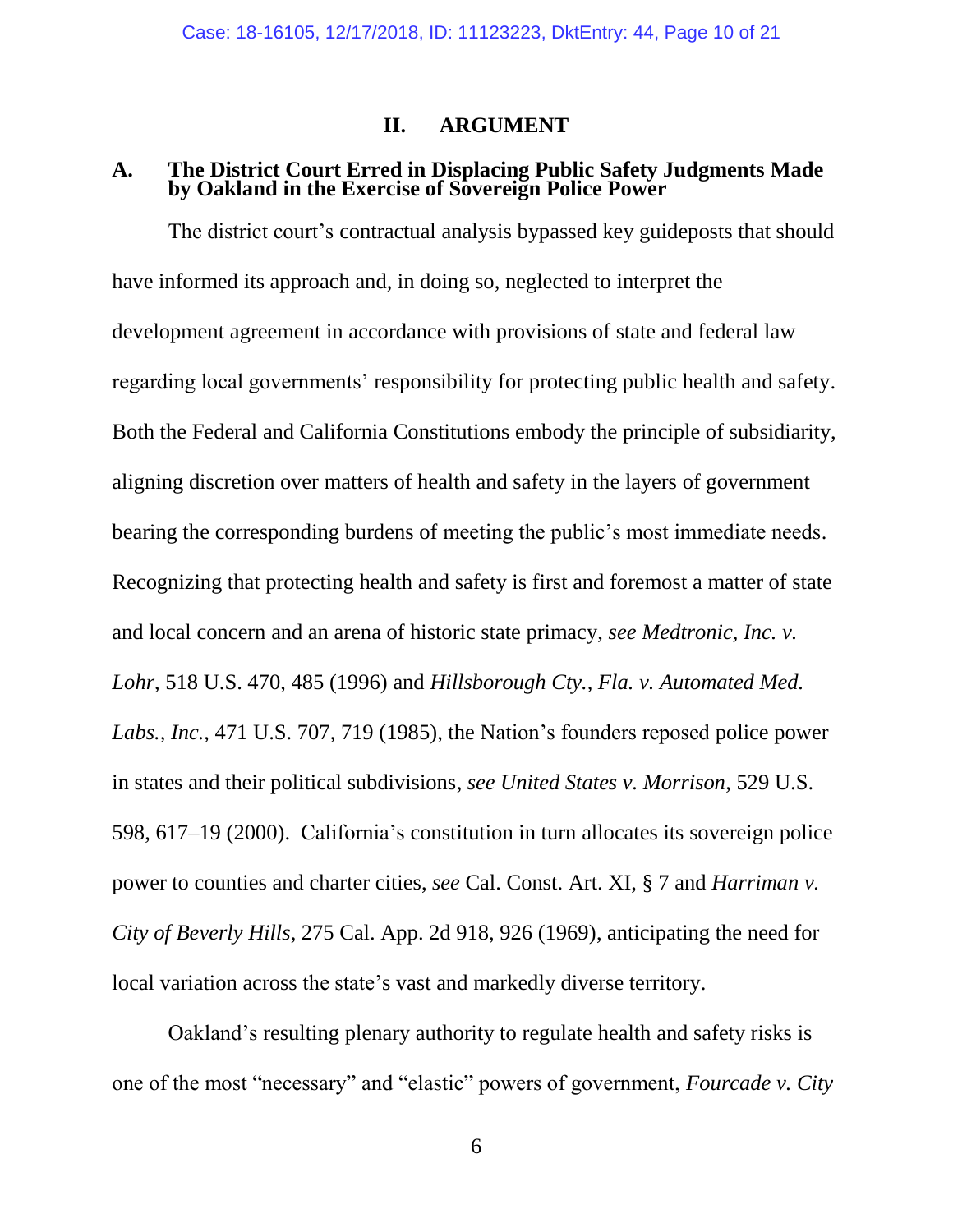*& Cty. of San Francisco*, 196 Cal. 655, 662 (1925) and *Miller v. Bd. of Pub. Works of City of Los Angeles*, 195 Cal. 477, 485 (1925), affording latitude to make the needed empirical and predictive policy judgments about how to best protect health and safety to the government closest and most directly accountable to the people, *San Francisco Tomorrow v. City & Cty. of San Francisco*, 229 Cal. App. 4th 498, 515-16 (2014). California law, too, grants particular deference to a local legislative body in applying its own ordinance, *see Id*., as Oakland did when it determined that OBOT's planned project fell squarely within the dangers targeted by the ordinance.

The district court's singular focus on the contract ultimately led it to overlook these points, revisiting and second-guessing public safety judgments vested in the City and wrongly finding that the development agreement gave OBOT contractual immunity from local health and safety laws. But California's local governments lack capacity to surrender their constitutional authority to protect public health and safety by contract, so that parties to a public contract take their rights subject to a presumption that the sovereign reserved to itself the ability to exercise police power. *See Cotta v. City & Cty. of San Francisco*, 157 Cal. App. 4th 1550, 1559 (2007); *108 Holdings, Ltd. v. City of Rohnert Park*, 136 Cal. App. 4th 186, 196-97 (2006). The court should therefore have presumed, as Oakland and the intervening parties urged, that the City reserved to itself the prerogative to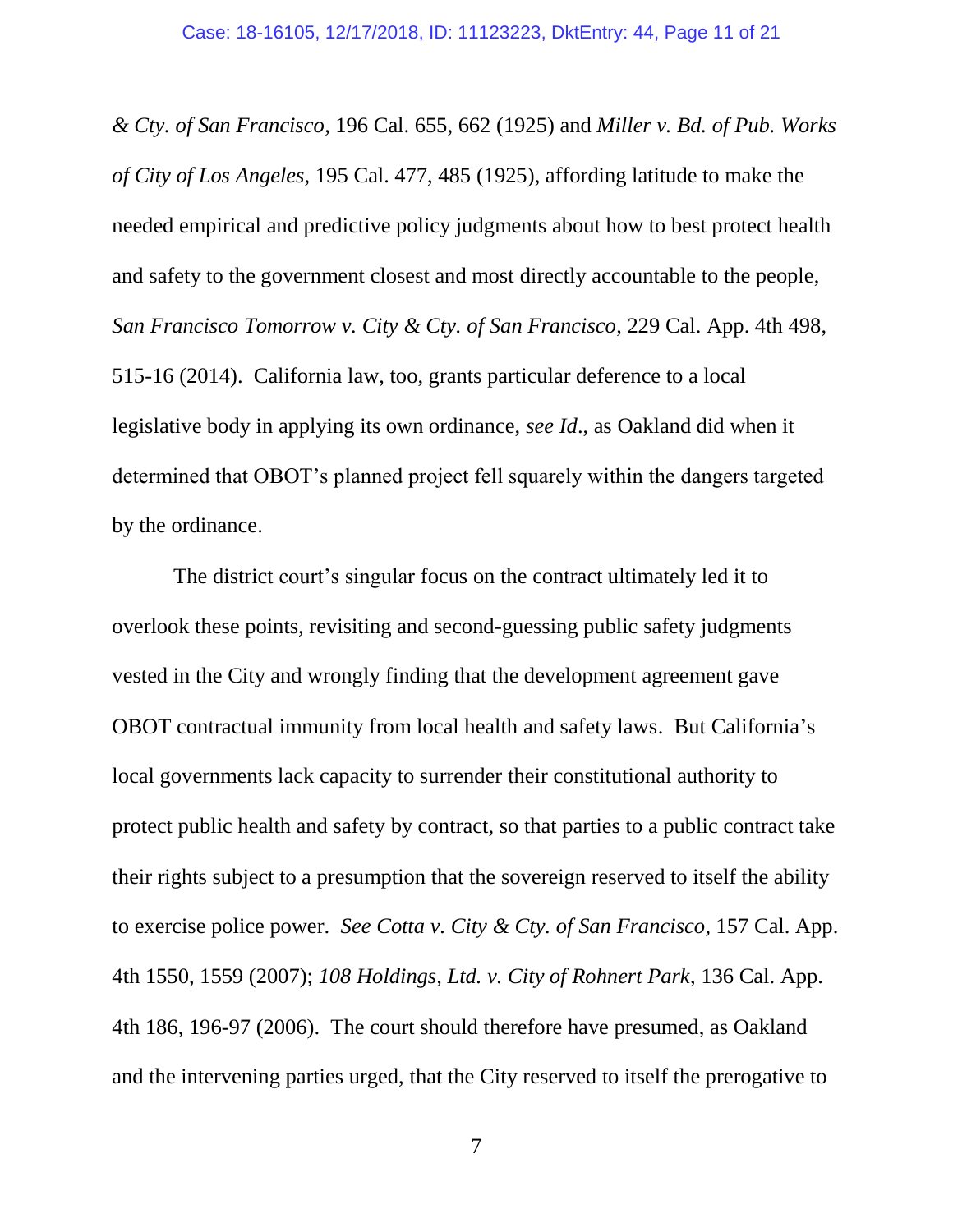#### Case: 18-16105, 12/17/2018, ID: 11123223, DktEntry: 44, Page 12 of 21

legislate in the future regarding matters of health or safety, and then deferred to the judgments of Oakland's council about whether bulk storage and handling of one commodity subcategory within city limits posed such a danger or nuisance, upholding the ordinance and resolution as a matter of law.

The district court's reliance on the development agreement to override Oakland's safety judgments was also particularly misplaced because that agreement did not address coal operations. Development agreements are a special form of exercise of the police power, in which a locality stipulates to the *zoning* and *land-use* requirements that will apply to specified projects for a limited duration, subject to several important substantive and procedural limitations. *See Santa Margarita Area Residents Together v. San Luis Obispo Cty.*, 84 Cal. App. 4th 221, 227-33 (2000). Adopted via ordinance, development agreements are legislative acts. Cal. Gov't Code § 65867.5(a). The agreements must specify the permitted land uses authorized by the agreement, alerting the public to the scope of the commitment to hold in place existing rules. *See* Cal. Gov't Code § 65865.2. While development agreements can include a range of contractual promises by the parties, *see Mammoth Lakes Land Acquisition, LLC v. Town of Mammoth Lakes*, 191 Cal. App. 4th 435, 444 (2010), they may not violate the baseline prohibition against surrendering the locality's authority to exercise police power in the future, *see Santa Margarita Area Residents Together*, 84 Cal. App. 4th at 227. Such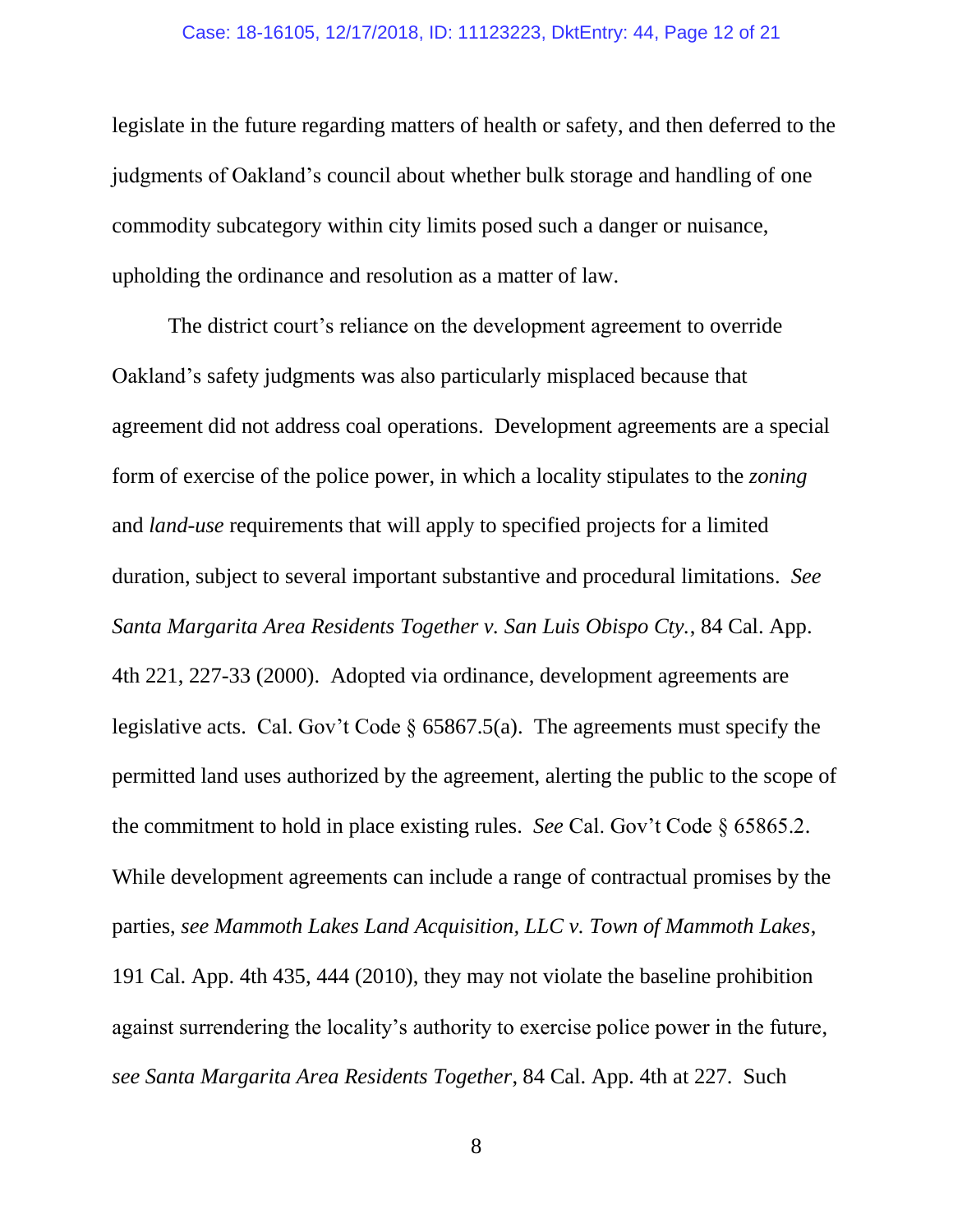#### Case: 18-16105, 12/17/2018, ID: 11123223, DktEntry: 44, Page 13 of 21

agreements do not, therefore, operate to preclude a municipality from enacting new requirements, applicable during the agreement's term, which do not conflict with the zoning rules and permitted uses specified in the contract. *See* Cal. Gov't Code § 65866.

Here, an addendum to the agreement specified that the relevant permitted use was a "ship-to-rail terminal designed for the export of non-containerized bulk goods and the import of oversized or overweight cargo"—*i.e.*, a bulk commodities terminal. ER2054. There are over 10,000 such bulk commodities and OBOT has explained that the facility is designed and intended to be used as a multicommodity facility. Dist. Ct. Dkt. 228 at 41, 51, 68. The challenged ordinance and resolution leave that permitted use in place: OBOT may still develop a multicommodity bulk goods terminal and does not contend that it has been blocked from developing or making profitable use of the parcel.<sup>2</sup>

The district court agreed that the agreement did not cover coal. Dist. Ct. Dkt. 221 at 28-29. But it interpreted the agreement as a blanket promise to freeze

l

 $2$  Even where a new local law operates to block development approval circumstances not presented here—a development agreement affords no immunity from the new law so long as there is a reasonable basis for the local legislative body's determination that the change was needed to prevent a nuisance or danger to the populace. *See Stewart Enterprises, Inc. v. City of Oakland*, 248 Cal. App. 4th 410, 422-23 (2016); *Davidson v. Cty. of San Diego*, 49 Cal. App. 4th 639, 649 (1996).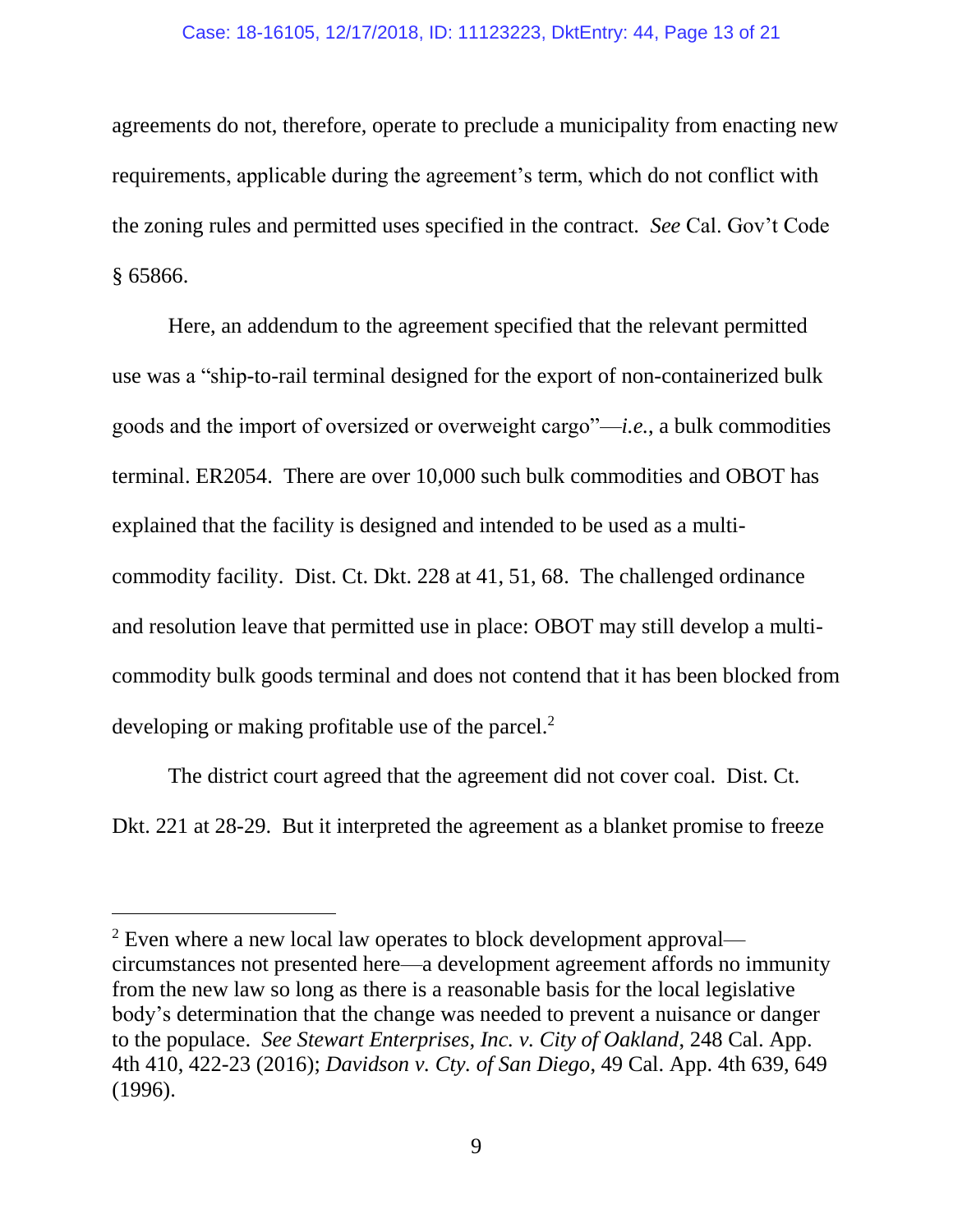any and all regulation for a 66-year term, granting OBOT rights to keep the entirety of the unaltered local legal regime in place—a "blank check" theory of the contract that, the court itself repeatedly acknowledged, would raise serious questions about the agreement's validity under state law. *See*, *e.g.*, ER0320-23, ER0586. As Oakland and the intervenors urged, the court should instead have avoided these constitutional and statutory concerns and construed the contract consistent with the presumption that Oakland appropriately preserved the "crucial control element" of the police power on behalf of its residents and, accordingly, determined that in enacting the challenged prohibition Oakland did not breach a recognized contractual right. *108 Holdings, Ltd.*, 136 Cal. App. 4th at 196-97 (citations omitted); *see also Prof'l Eng's v. Dep't of Transp.*, 13 Cal. App. 4th 585, 591 (1993).

#### **B. The District Court Deepened its Error by Failing to Recognize that the "Substantial Evidence" Standard Allocated Fact-Finding and Policy-Making to a Different Branch of Government**

After mistakenly concluding that OBOT held a broad contractual right to be weighed against the merits of Oakland's exercise of police power, the district court magnified its error by applying the "substantial evidence" standard in name only, without confining its review of Oakland's determinations to that standard's hallmark limitations. One of the most well-worn tools of California administrative law, the substantial evidence standard is used to demarcate boundaries between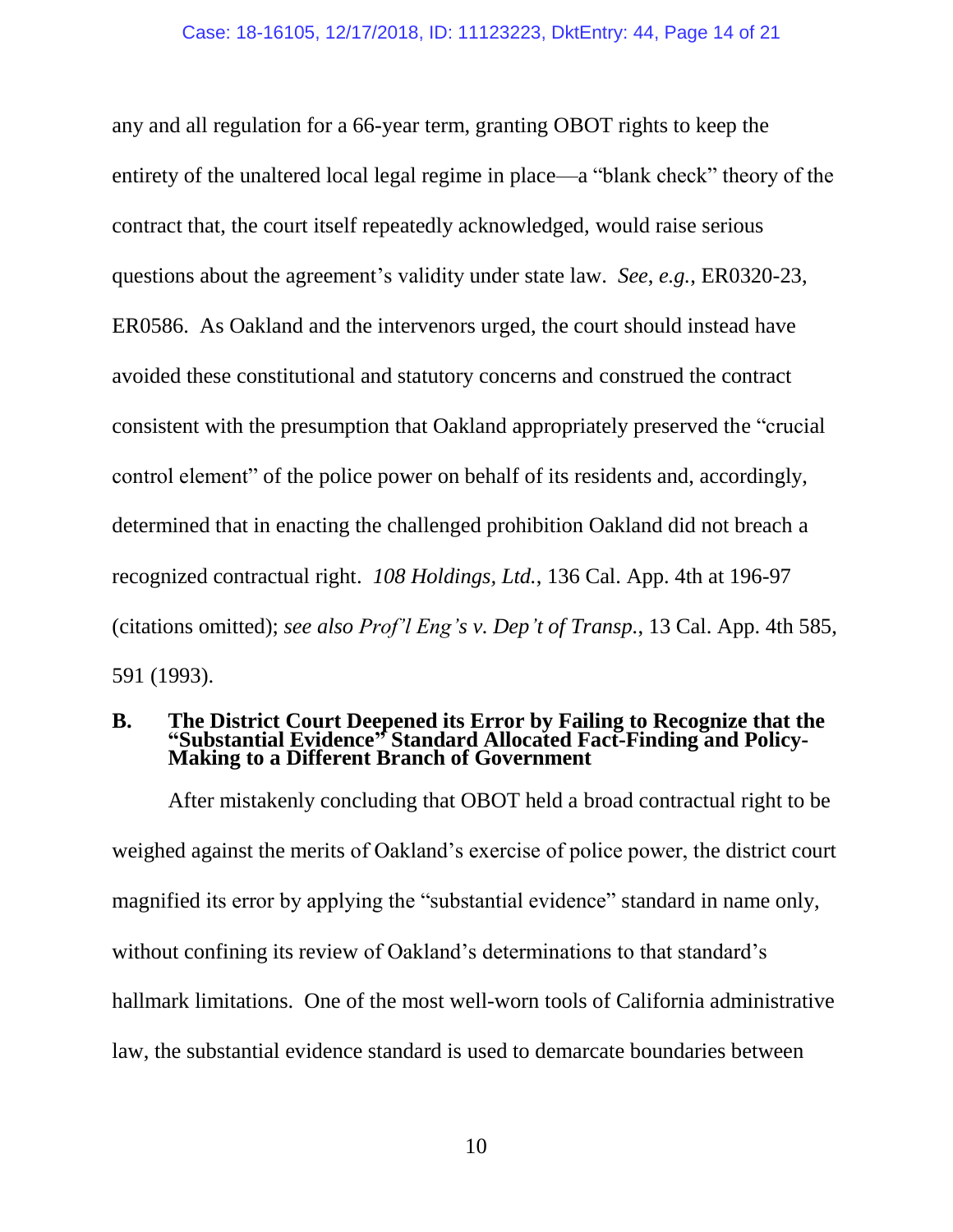coordinate branches of government. *See generally W. States Petroleum Assn. v. Superior Court*, 9 Cal. 4th 559, 570-78 (1995). Across its various iterations, a defining feature is that it carefully allocates fact-finding and policy-making responsibility, foreclosing a reviewing court from fragmenting functions that are, by design, vested in a particular governmental body. *See Id*.

In reviewing factual determinations under the substantial evidence standard, a court does not reweigh the evidence or substitute its own judgment for that of the legislative body, but instead acts only as a check on the arbitrary exercise of power by confirming that the record evidence supporting the determination meets a minimal threshold of reasonableness, drawing all inferences in the legislative body's favor. *See* Oakland Br. at 39-42; *Ryan*, 94 Cal. App. 4th at 1077-87; *Am. Tower Corp. v. City of San Diego*, 763 F.3d 1035, 1053 (9th Cir. 2014). Like appellate review of trial-court fact-finding, the court's task does not include entertaining new evidence or resolving conflicting evidence. *See W. States Petroleum Assn.*, 9 Cal. 4th at 570-71. The district court misapplied these bounds from the get-go, when it allowed the case to proceed to a bench trial with new evidence.

The trial so conducted became the forum for the court's own misplaced, searching factual inquiry into just "how big a deal" the anticipated health hazards from the facility would be, Dist. Ct. Dkt. 221 at 77, with OBOT's trial presentation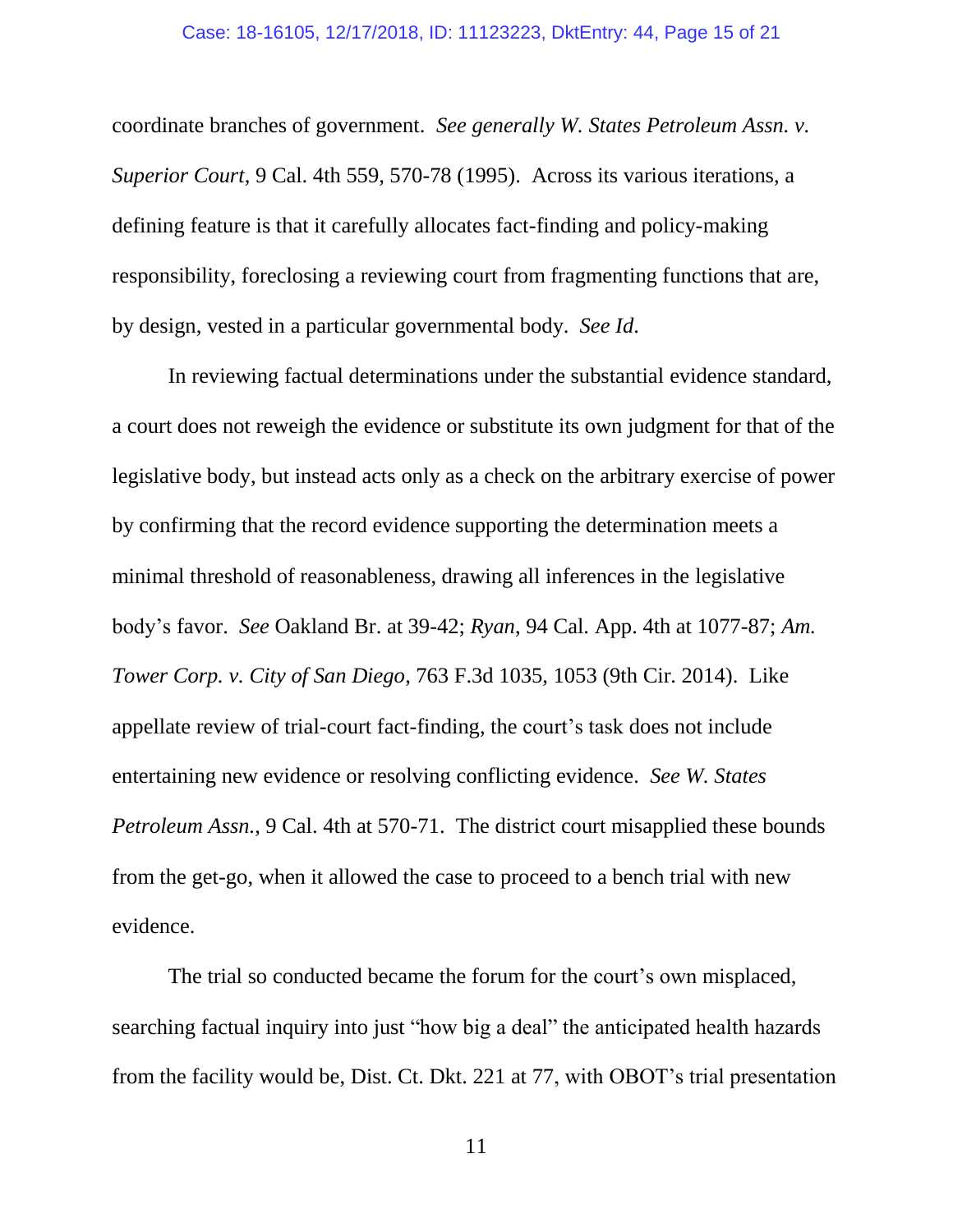focused on whether Oakland's council should have undertaken other, additional study aimed at measuring whether OBOT's reliance on previously unused technology would result in pollution exceeding federal and state thresholds of significance. The inquiry was thus predicated on a structural error: it is a legislative, rather than a judicial, function to consider data, opinion, and arguments and then to exercise discretion in enacting rules of general application guided by considerations of public welfare and value judgments. *See Joint Council of Interns & Residents v. Bd. of Supervisors*, 210 Cal. App. 3d 1202, 1210 (1989). Review of Oakland's application of its own ordinance is similarly intended to be "highly deferential" to the City, precluding the court from reweighing policy choices and instead confining judicial analysis to determining whether the statutory policy choices were rationally applied. *See Friends of Lagoon Valley v. City of Vacaville*, 154 Cal. App. 4th 807, 816 (2007). Even in applying far less deferential legal frameworks applicable to constitutional claims, courts have emphasized the need to afford localities discretion in sifting through anecdotal and empirical data about local problems, particularly when confronting scientific evidence that is inconclusive or regulating an industry undergoing rapid change. *See*, *e.g.*, *City of Los Angeles v. Alameda Books, Inc.*, 535 U.S. 425, 440 (2002) (deferring to a locality's choice of study under intermediate scrutiny analysis); *Turner Broad.*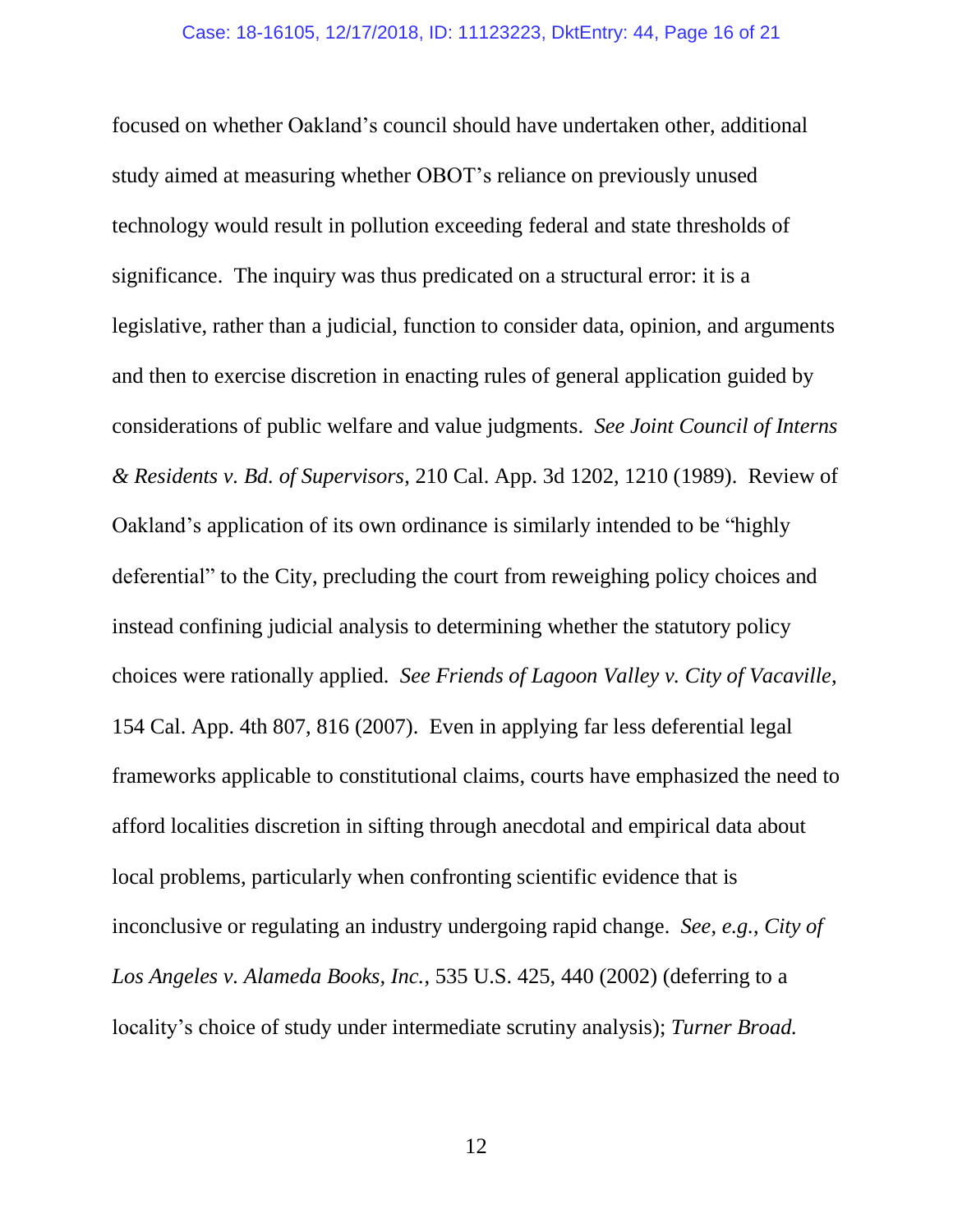*Sys., Inc. v. F.C.C.*, 520 U.S. 180, 196 (1997) (deferring to a federal agency's predictive judgments under intermediate scrutiny).

But, in ruling on OBOT's claim, the court disregarded those strictures in favor of resolving credibility questions after concluding that it "was not obvious" which side was correct, ER0024, making offhand remarks about the City's policy preferences, ER0033, and speculating about the motives of the local city council, Op. at 33. It also faulted Oakland for taking action rather than waiting to see whether other local regulators would step in to protect its constituents, even though the State confirmed in a submission to the court that the challenged ordinance was a valid exercise of local authority. Brief for the state of California as Amicus Curiae, Dkt. 170-1 at 1, 11. Had the court appropriately deferred to Oakland's judgment that bulk storage and handling of coal in a key urban transportation corridor with concentrated health issues posed unacceptably high risks, the court's analysis of the accompanying resolution would have been correctly confined to concluding that it was self-evidently a rational application of the ordinance.

### **C. The District Court's Lopsided Consideration of Extra-Record Evidence Further Skewed its Determination and, in the Process, Undermined the Conventions Underpinning Legislative and Administrative Proceedings**

The district court further usurped functions vested in a different branch of government when it allowed OBOT to present trial witnesses and evidence that were not part of the administrative record. *See* Oakland Br. at 34-36. The public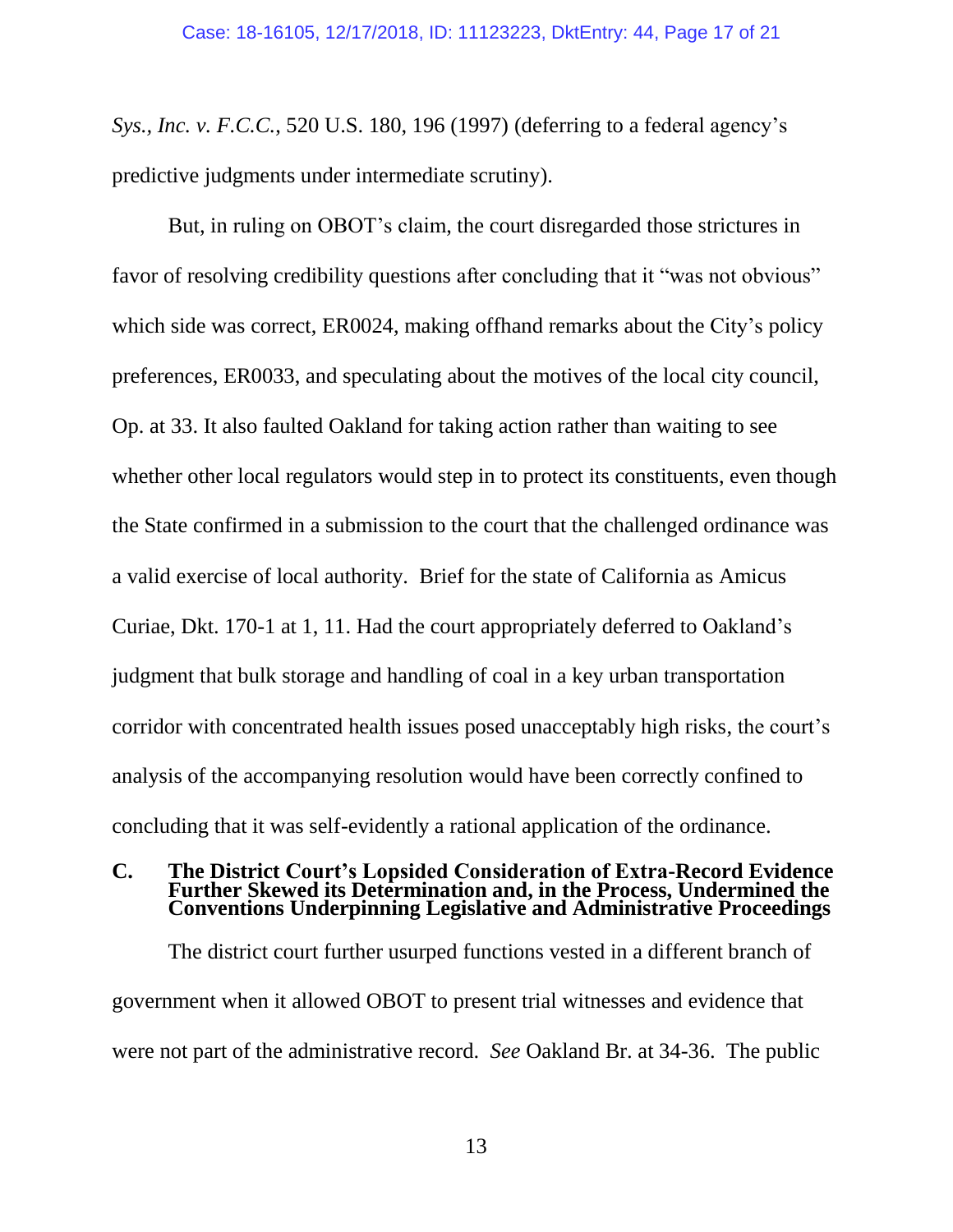hearing process, used by local governments across a range of proceedings affecting residents, is "structured to transcend the provincial" by amassing an array of viewpoints and facilitating public involvement and transparency. *Orange Citizens for Parks & Recreation v. Superior Court*, 2 Cal. 5th 141, 154 (2016) (citations omitted). Requiring a party seeking review under the substantial evidence standard to first present its best case as part of the administrative proceedings ensures that the decision-makers vested with discretion have the most complete available information in making decisions affecting the public interest and affords all stakeholders the opportunity respond as part of the public hearing process. The requirement also conserves public resources, by designating a singular fact-finding proceeding in which the locality reviews and responds to relevant evidence.

If OBOT wished to rely on evidence addressing the projected health impacts of its proposed design, it should have submitted that information as part of the public hearing process. That way, the pivotal public safety analysis could include OBOT's information, as well as any response by other stakeholders and members of the public. OBOT was aware, too, that the development agreement allocated responsibility for making the public safety determination to Oakland and identified "substantial evidence" as the standard. That choice of words had "established legal meaning" triggering a form of judicial review in which only evidence submitted to Oakland is relevant. *See W. States Petroleum Assn.*, 9 Cal. 4th at 570-71. In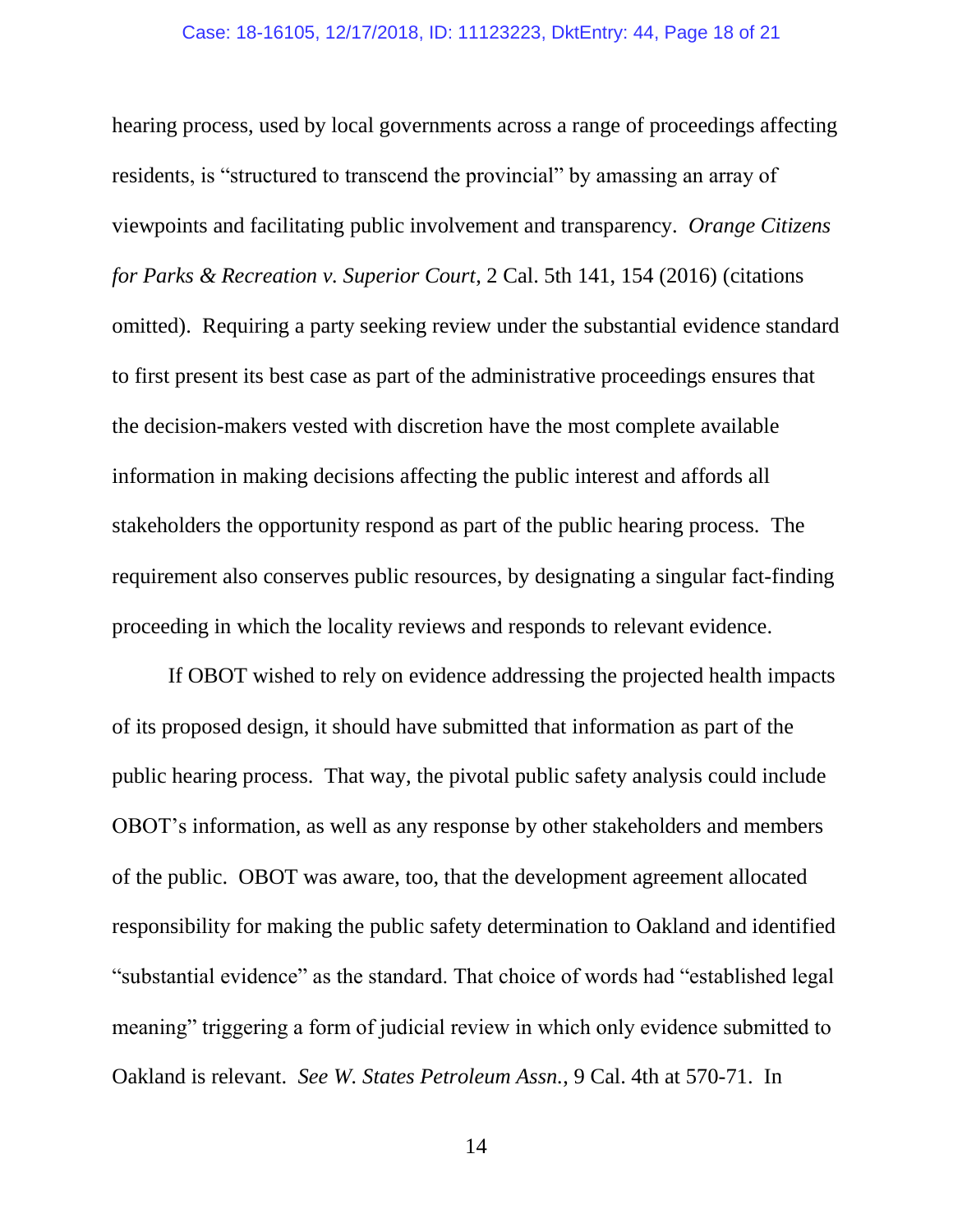allowing OBOT to introduce new material in a *post hoc* challenge, the district court supplanted the normal process with one that was intrinsically skewed, placing the City's elected governing body at a distinct and categorical disadvantage in defending its public safety judgments and, in turn, markedly undermining the City's governing process, to its electorate's detriment.

# **III. CONCLUSION**

For all of the foregoing reasons, this Court should reverse the district court's judgment granting OBOT's breach of contract claim and remand for entry of judgment in Oakland's favor on that claim.

Respectfully submitted,

JAMES R. WILLIAMS County Counsel

Dated: December 17, 2018

By:  $\frac{\text{S}}{\text{S}}$ 

Susan P. Greenberg Deputy County Counsel

Attorneys for *Amicus Curiae* California State Association of Counties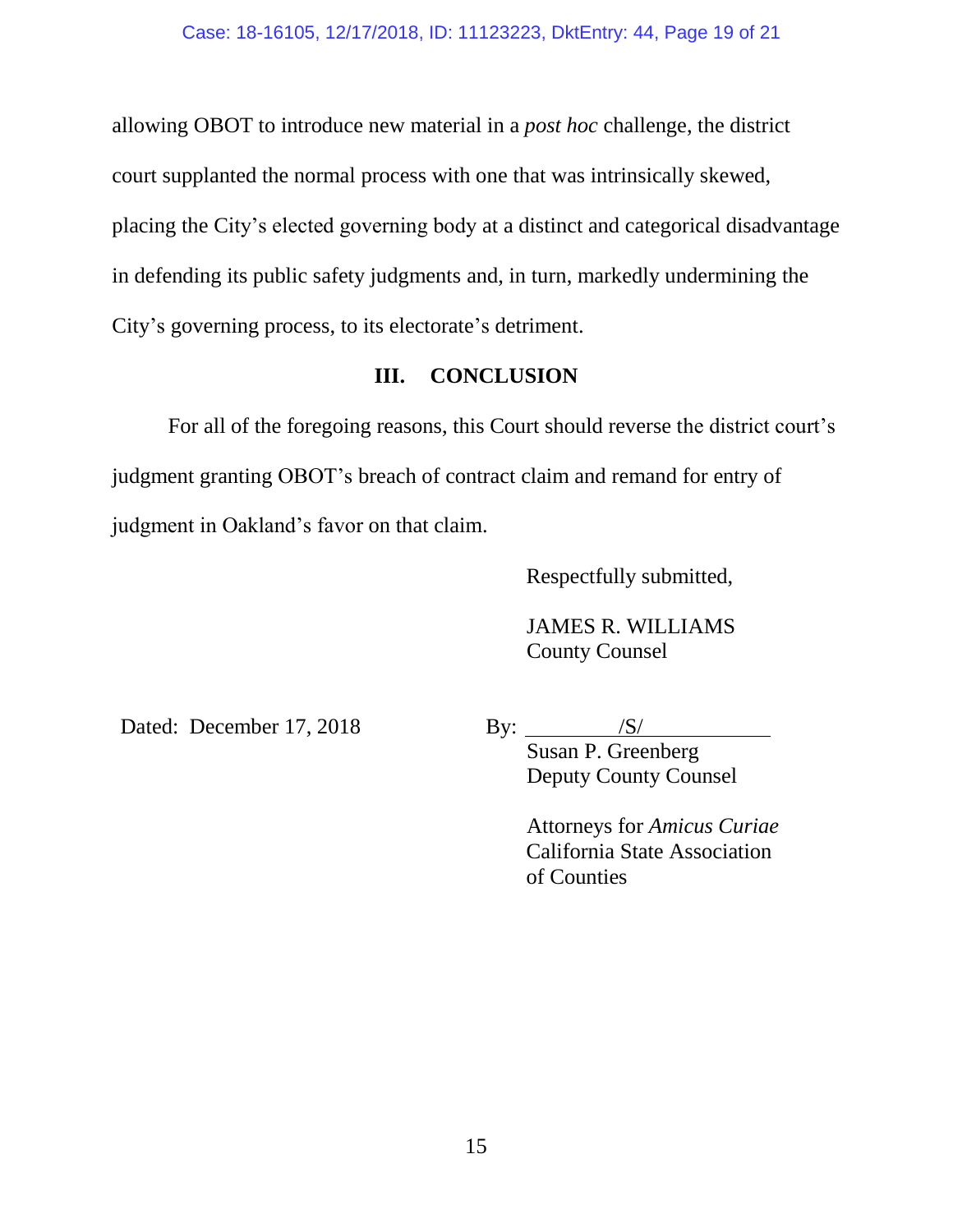## **CERTIFICATE OF COMPLIANCE**

This brief complies with the type-volume limit set forth in Federal Rules of Appellate Procedure 29(a)(5) because it contains 3,154 words. This brief also complies with the typeface and type-style requirements of Federal Rule of Appellate Procedure 32(a)(5)-(6) because it was prepared using Microsoft Word 2016 in Time New Roman 14-point font, a proportionally spaced typeface.

Respectfully submitted,

JAMES R. WILLIAMS County Counsel

Dated: December 17, 2018

By:  $\frac{|S|}{|S|}$ Susan P. Greenberg Deputy County Counsel

> Attorneys for *Amicus Curiae* California State Association of Counties